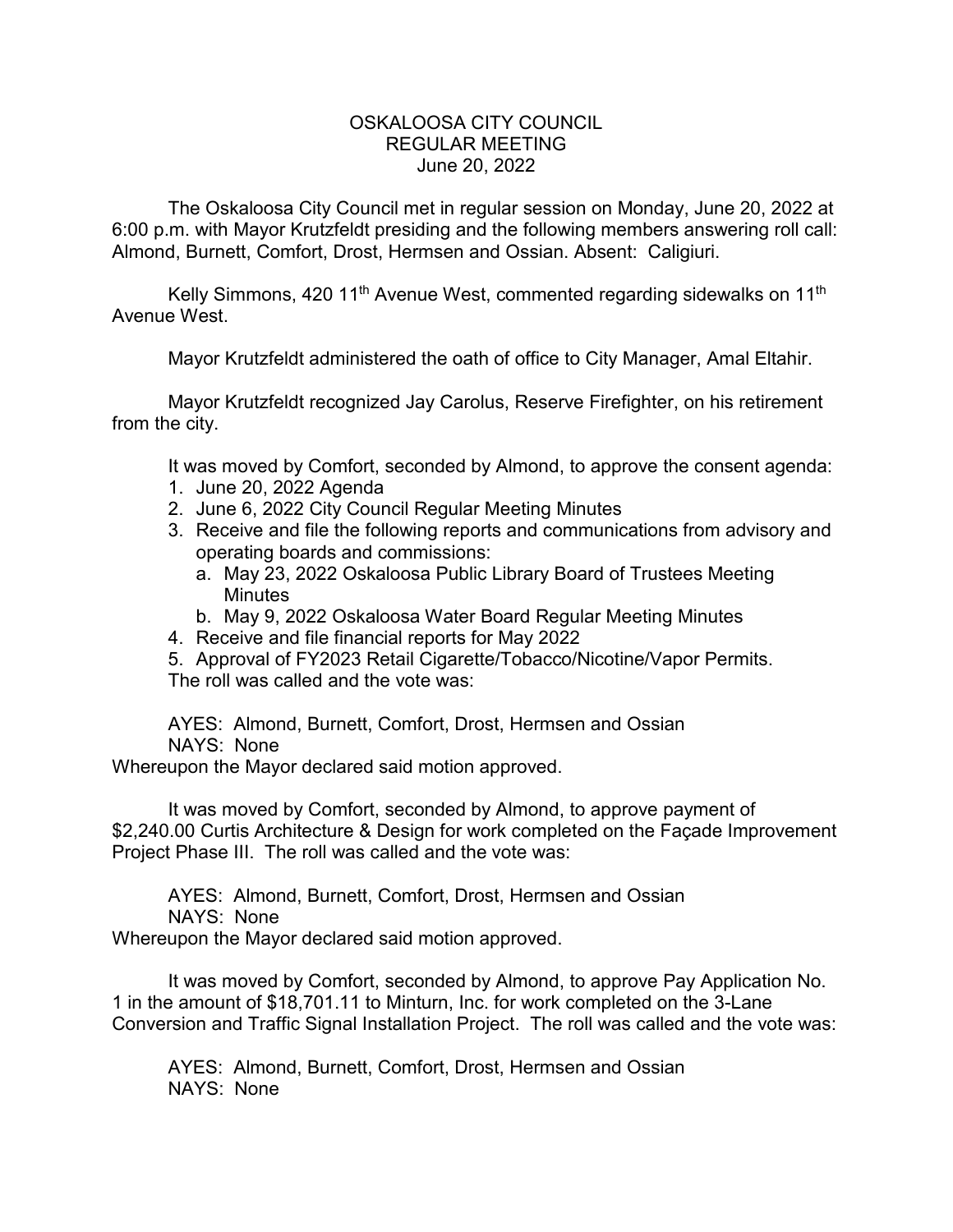Whereupon the Mayor declared said motion approved.

It was moved by Comfort, seconded by Almond, to appoint Tony Erwin and Tom Walling to the Oskaloosa Municipal Water Board of Trustees for terms ending June 30, 2028. The roll was called and the vote was:

AYES: Almond, Burnett, Comfort, Drost, Hermsen and Ossian NAYS: None Whereupon the Mayor declared said motion approved.

It was moved by Comfort, seconded by Almond, to approve payment of \$920.00 to Bailey Office Outfitters for guest seating in the Police Chief's office. The roll was called and the vote was:

AYES: Almond, Burnett, Comfort, Drost, Hermsen and Ossian NAYS: None Whereupon the Mayor declared said motion approved.

It was moved by Comfort, seconded by Almond, to approve and authorize submittal of a 28E agreement to Mahaska County regarding vehicle registration holds for delinquent parking tickets. The roll was called and the vote was:

AYES: Almond, Burnett, Comfort, Drost, Hermsen and Ossian NAYS: None Whereupon the Mayor declared said motion approved.

Comfort introduced Resolution No. 22-06-76 entitled "RESOLUTION APPROVING AN AMENDMENT TO THE AGREEMENT BETWEEN GARDEN & ASSOCIATES, LTD. AND THE CITY OF OSKALOOSA TO PROVIDE PROFESSIONAL SERVICES FOR THE 5TH AVENUE SANITARY SEWER IMPROVEMENTS PROJECT" and moved its approval. Almond seconded the motion. The roll was called and the vote was:

AYES: Almond, Burnett, Comfort, Drost, Hermsen and Ossian NAYS: None

Whereupon the Mayor declared said resolution duly adopted.

Comfort introduced Resolution No. 22-06-77 entitled "RESOLUTION APPROVING AND AUTHORIZING EXECUTION OF AN AMENDED AND RESTATED 28E AGREEMENT BY AND BETWEEN THE CITY OF OSKALOOSA, IOWA AND FOREST CEMETERY ASSOCIATION REGARDING THE CONTINUED MAINTENANCE AND UPKEEP OF FOREST CEMETERY" and moved its approval. Almond seconded the motion. The roll was called and the vote was:

AYES: Almond, Burnett, Comfort, Drost, Hermsen and Ossian NAYS: None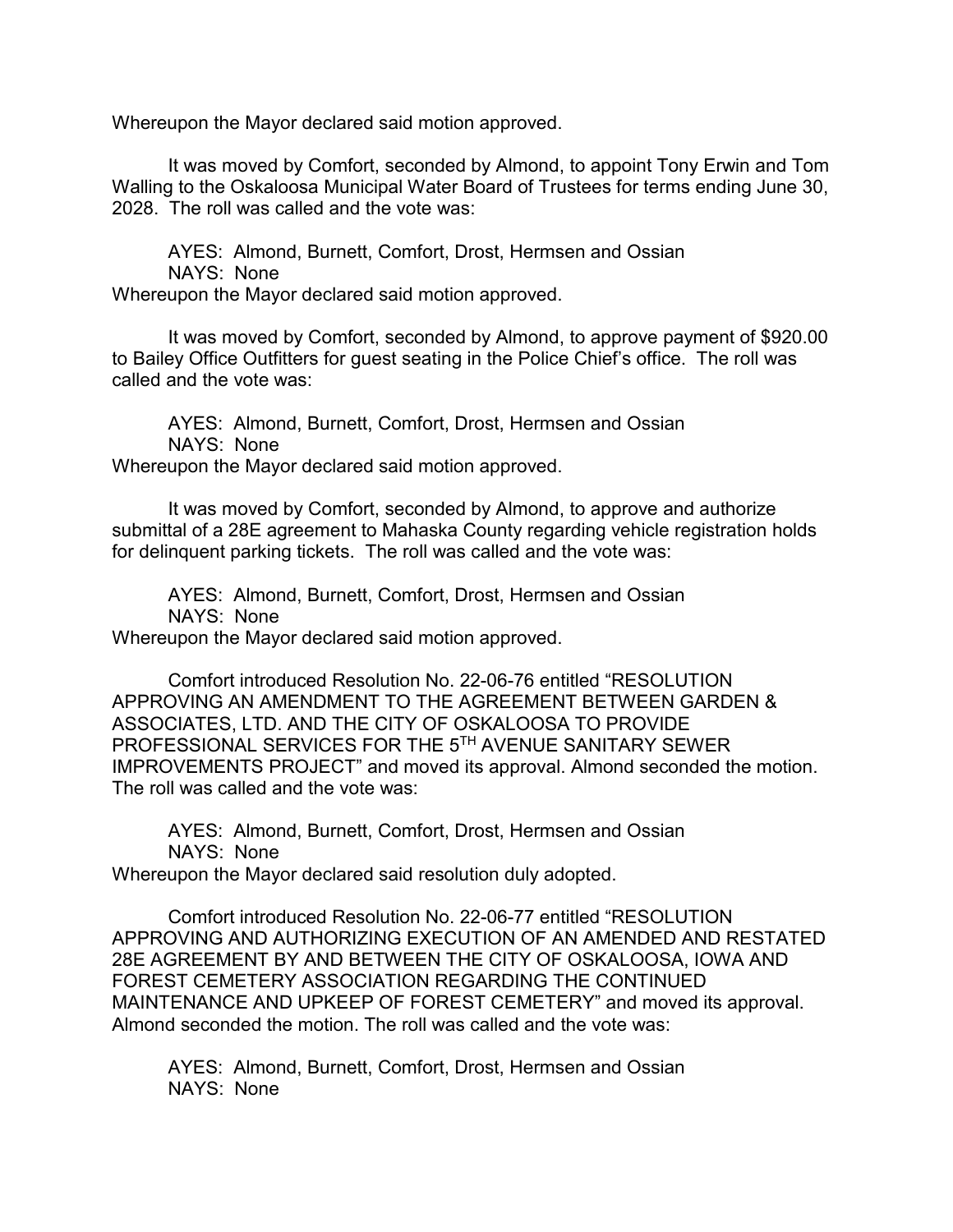Whereupon the Mayor declared said resolution duly adopted.

Comfort introduced Resolution No. 22-06-78 entitled "RESOLUTION PROVIDING FOR THE FINANCIAL SUPPORT OF THE REGIONAL PLANNING AFFILIATION (RPA15)" and moved its approval. Almond seconded the motion. The roll was called and the vote was:

AYES: Almond, Burnett, Comfort, Drost, Hermsen and Ossian NAYS: None Whereupon the Mayor declared said resolution duly adopted.

Comfort introduced Resolution No. 22-06-79 entitled "RESOLUTION PROVIDING FOR THE FINANCIAL SUPPORT OF THE AREA 15 REGIONAL PLANNING COMMISSION" and moved its approval. Almond seconded the motion. The roll was called and the vote was:

AYES: Almond, Burnett, Comfort, Drost, Hermsen and Ossian NAYS: None Whereupon the Mayor declared said resolution duly adopted.

Comfort introduced Resolution No. 22-06-80 entitled "RESOLUTION SCHEDULING A TIME FOR HEARING FOR CONSIDERING THE MATTER OF LEVYING A SPECIAL ASSESSMENT AGAINST THE PROPERTY OWNED BY COREY JIMENEZ AND RHONDA SHEETS AT 713 3RD AVENUE EAST IN OSKALOOSA, IOWA FOR CLEAN UP TO ABATE A NUISANCE EXISTING PURSUANT TO OSKALOOSA MUNICIPAL CODE 8.08" and moved its approval. Almond seconded the motion. The roll was called and the vote was:

AYES: Almond, Burnett, Comfort, Drost, Hermsen and Ossian NAYS: None

Whereupon the Mayor declared said resolution duly adopted.

The Mayor announced this is the time and place for the public hearing levying a special assessment against the property owned by Jeffrey Gabel and Frederick Tillman at 1215 3<sup>rd</sup> Avenue West in Oskaloosa, Iowa, for clean up to abate a nuisance existing pursuant to Oskaloosa Municipal Code 8.08. There were no oral or written comments received. The Mayor declared said hearing closed.

Hermsen introduced Resolution No. 22-06-81 entitled "RESOLUTION LEVYING A SPECIAL ASSESSMENT AGAINST THE PROPERTY OWNED BY JEFFREY GABEL AND FREDERICK TILLMAN AT 1215 3RD AVENUE WEST IN OSKALOOSA, IOWA, FOR CLEAN UP TO ABATE A NUISANCE EXISTING PURSUANT TO OSKALOOSA MUNICIPAL CODE 8.08" and moved its approval. Drost seconded the motion. The roll was called and the vote was:

AYES: Almond, Burnett, Comfort, Drost, Hermsen and Ossian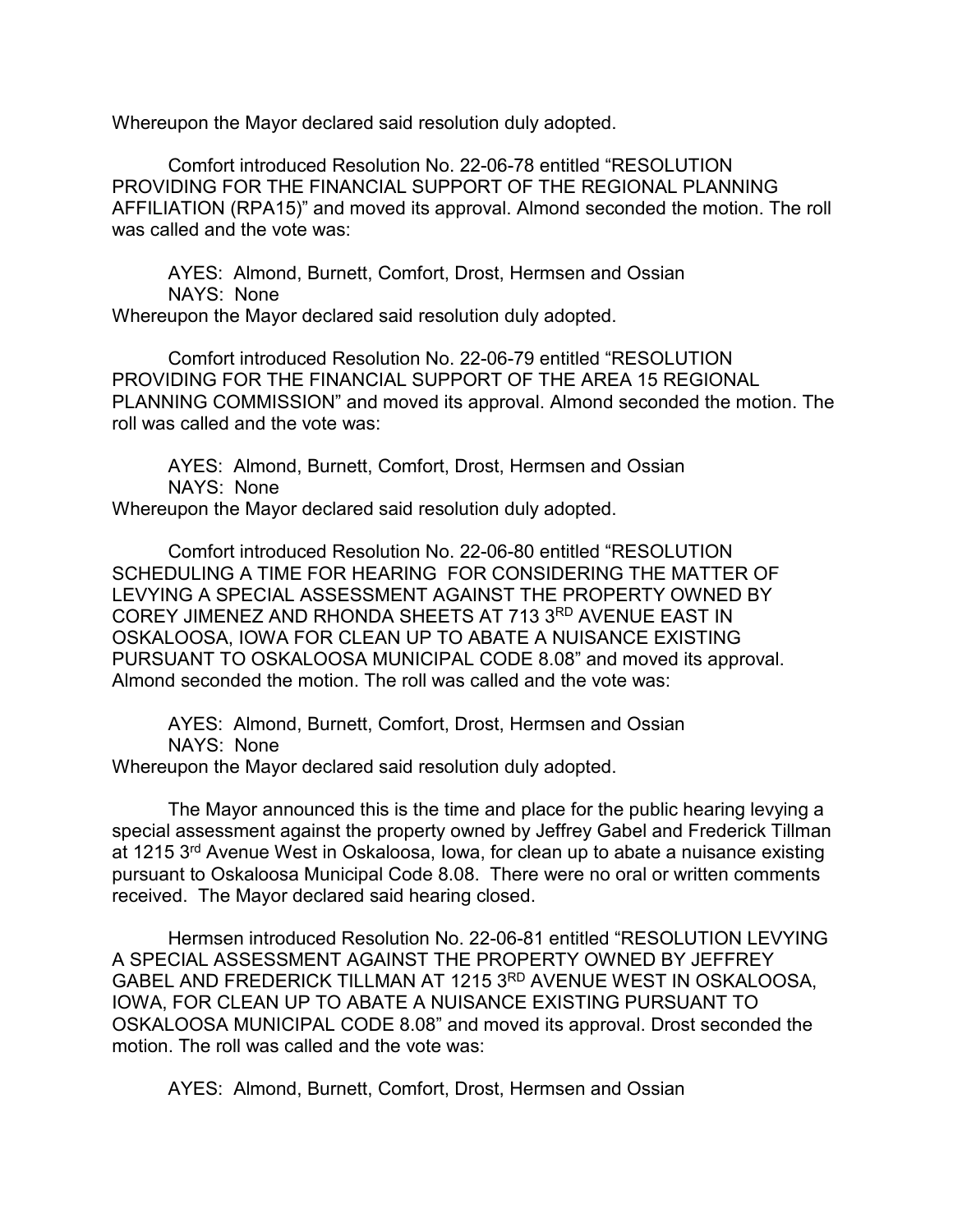NAYS: None

Whereupon the Mayor declared said resolution duly adopted.

The Mayor announced this is the time and place for the public hearing approving the voluntary annexation of property owned by Jeffrey and Lori Smith and generally located at 2089 263rd Street. There were no oral or written comments received. The Mayor declared said hearing closed.

Drost introduced Resolution No. 22-06-82 entitled "RESOLUTION APPROVING THE VOLUNTARY ANNEXATION OF PROPERTY OWNED BY JEFFREY AND LORI SMITH AND GENERALLY LOCATED AT 2089 263RD STREET" and moved its approval. Hermsen seconded the motion. The roll was called and the vote was:

AYES: Almond, Burnett, Comfort, Drost, Hermsen and Ossian NAYS: None Whereupon the Mayor declared said resolution duly adopted.

Drost introduced Resolution No. 22-06-83 entitled "RESOLUTION CONFIRMING A CONTRACT WITH JOSIAH UPDEGRAFF TO COMPLETE THE IMPROVEMENTS FOR EDMUNDSON PARK – MASONRY WORK PROJECT" and moved its approval. Almond seconded the motion. The roll was called and the vote was:

AYES: Almond, Burnett, Comfort, Drost, Hermsen and Ossian NAYS: None

Whereupon the Mayor declared said resolution duly adopted.

Comfort introduced "AN ORDINANCE AMENDING TITLE 15, 'BUILDINGS AND CONSTRUCTION', OF THE MUNICIPAL CODE OF THE CITY OF OSKALOOSA, IOWA" and moved its approval on the first reading. Hermsen seconded the motion. The roll was called and the vote was:

AYES: Almond, Burnett, Comfort, Drost, Hermsen and Ossian NAYS: None

Whereupon the Mayor declared said ordinance approved on the first reading.

It was moved by Drost, seconded by Hermsen, to approve payment of \$14,339.98 to SVPA for services completed on the Early Childhood Education and Recreation Center. The roll was called and the vote was:

AYES: Almond, Burnett, Comfort, Drost, Hermsen and Ossian NAYS: None

Whereupon the Mayor declared said motion approved.

It was moved by Almond, seconded by Hermsen, to hold a closed session under Iowa Code Section 21.5.1.c. to discuss strategy with legal counsel on a matter presently in litigation or in which litigation is imminent, where disclosure would be likely to